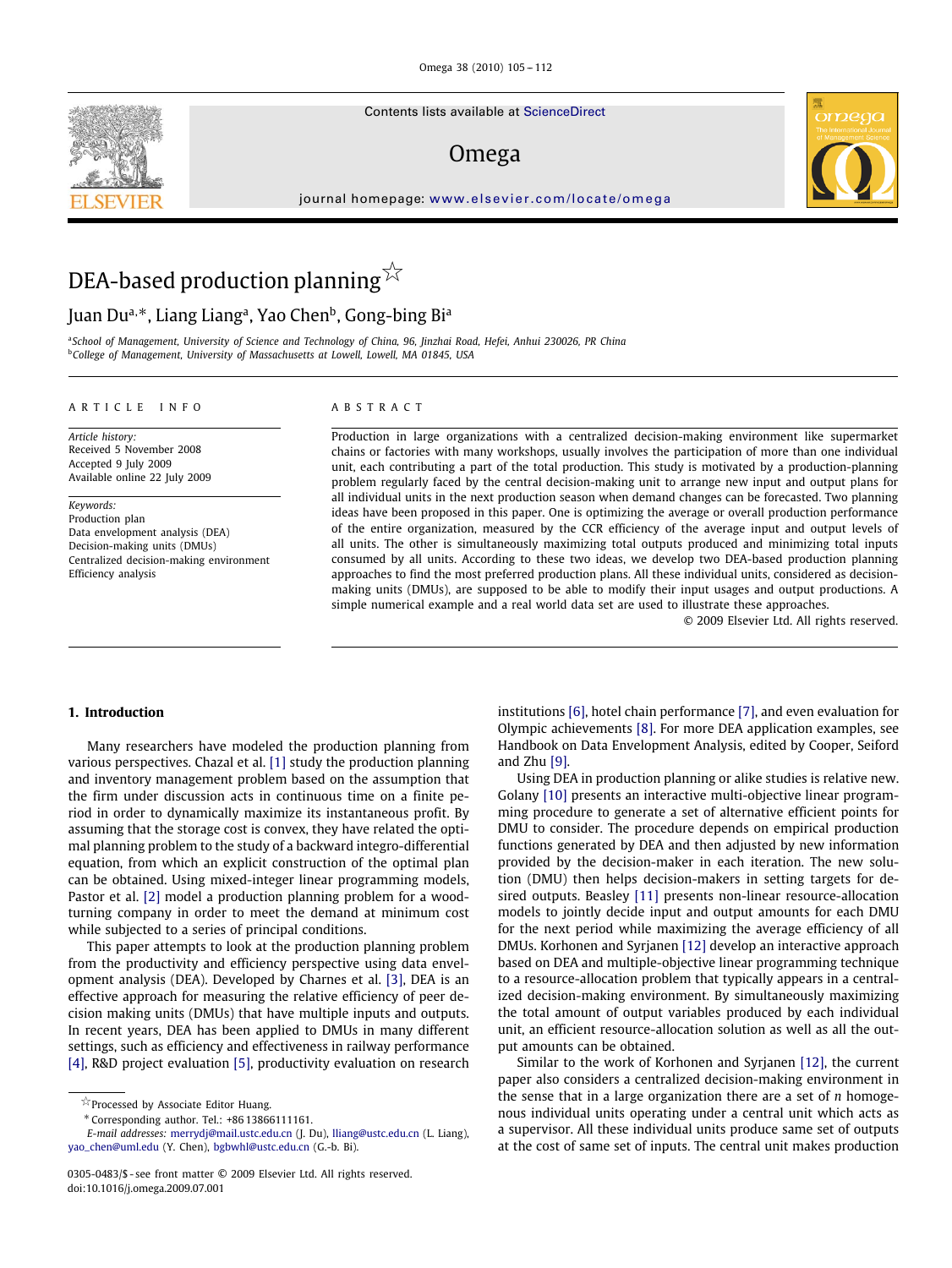plans for all the individual units based upon the forecasted demands for the future.

With the forecasted demands for the outputs, the paper develops DEA-based models to determine new production plans for all the individual units under a centralized decision-maker. For example, a bank's cooperate management decides a sales plan for its branches with respect to the number of credit cards to be issues and number of loans to be processed. Corresponding to two different planning ideas, the central unit determines a new production plan in such two ways that (1) the average or overall production performance in the entire organization will be optimized after planning, which means maximizing the efficiency of the average input and output levels of all individual units under the framework of DEA, and (2) within the original production possibility set, the total outputs produced by all units will be maximized, and at the same time the total inputs consumed will be minimized. For Idea 1, we consider three demand change cases and their combinations. First, we assume that all demand changes for all outputs are either positive or negative. We then relax this requirement and assume that some demand changes are positive, some are negative and the rest are zero, i.e., no demand change is predicated. As for Idea 2, these three demand change situations can be incorporated into one model.

The rest of this paper is organized as follows. Section 2 takes the perspective of Idea 1, and develops a planning approach based on CCR efficiency analysis and several production planning models fitting different situations in demand changes. Section 3 proposes a DEA-based production planning model from Idea 2, and proves an important property concerning the CCR efficiency of the new plans. Both approaches in Sections 2 and 3 are demonstrated by a same simple numerical example. Section 4 applies the two approaches to real world data set consisting of 20 fast food restaurants. Section 5 concludes.

### **2. Planning models for optimizing overall performance—Idea 1**

Before we develop our DEA-based production planning models, we assume that there are a set of *n* DMUs and unit *j* is denoted by *DMU<sub>i</sub>* ( $j = 1, ..., n$ ). The *i*th input and *r*th output of *DMU<sub>i</sub>* ( $j = 1, ..., n$ ) are denoted by  $x_{ij}$  ( $i = 1, ..., m$ ) and  $y_{ri}$  ( $r = 1, ..., s$ ), respectively. The original CCR efficiency of all DMUs can be evaluated by the following DEA model (1) [\[3\],](#page--1-2) which can be transformed into a linear program.

$$
\begin{cases}\n\max & h_j = \frac{\sum_{r=1}^{s} u_r y_{rj}}{\sum_{i=1}^{m} v_i x_{ij}} \\
\text{s.t.} & \frac{\sum_{r=1}^{s} u_r y_{rk}}{\sum_{i=1}^{m} v_i x_{ik}} \le 1, \quad k = 1, ..., n \\
& v_i \ge \varepsilon, \quad i = 1, ..., m \\
& u_r \ge \varepsilon, \quad r = 1, ..., s\n\end{cases} \tag{1}
$$

Next we assume that the upper demand change for output  $r(r=$ 1, ..., *s*) in the next production season can be forecasted as  $\tilde{D}_r$ . Here in this paper, all  $\tilde{D}_r$ ,  $r = 1, \ldots, s$  can be either positive or negative, corresponding to an increase or a decrease in the demand for output *r*. To meet the demand changes, the central unit will determine the most preferred input–output plans for all DMUs. The current study in this section chooses to maximize the CCR efficiency of average input and output levels of all DMUs. The reason for choosing this planning principle is that maximizing the CCR efficiency of the average input and output levels of all DMUs ensures the average or overall production capability in the entire organization to exert its highest potential after planning.

We note that demand change for each output can be different. We can have (1) all demand changes are positive or negative, (2) some demand changes are positive, some are negative, and the rest can be zero. Next we will develop several production planning models reflecting the above different demand change situations.

### *2.1. Models for all positive or negative demand changes*

Assume that demand changes for all outputs  $\tilde{D}_r$ ,  $r = 1, \ldots, s$  in the next production season are in the same direction, or more specifically,  $\ddot{D}_r$ ,  $r = 1, \ldots, s$  are all either positive or negative. Since constant returns to scale (CRS) is assumed in model (1), we assume that all inputs and outputs of *DMUj* will change by the same proportion denoted by  $\Delta_j \ge -1$  ( $j = 1, ..., n$ ). If  $\tilde{D}_r \ge 0$ , then  $\Delta_j \ge 0$ , and if  $\tilde{D}_r \le 0$ , then  $-1 \leq \Delta_j \leq 0$ . Further, we have

$$
\sum_{j=1}^n \Delta_j y_{rj} \leq \tilde{D}_r \quad (r = 1, \dots, s)
$$

and  $((1+\Delta_j))x_{1j}, \ldots, (1+\Delta_j)x_{mj}$ ;  $(1+\Delta_j)y_{1j}, \ldots, (1+\Delta_j)y_{sj}$ ) as the new production plan for*DMU<sub>j</sub>*. Here  $(1+A_j)$  can all be either greater than or less than one, corresponding to either an increased or decreased production size.

Based upon model (1) and the average input and output levels of all DMUs, we have the following planning model (2) when all demand changes occur in the same direction.

$$
\begin{cases}\n\max \quad \theta = \frac{\sum_{r=1}^{s} u_r \left[ \frac{1}{n} \sum_{j=1}^{n} (1 + A_j) y_{rj} \right]}{\sum_{i=1}^{m} v_i \left[ \frac{1}{n} \sum_{j=1}^{n} (1 + A_j) x_{ij} \right]} \\
\text{s.t.} \quad \frac{\sum_{r=1}^{s} u_r \left[ \frac{1}{n} \sum_{j=1}^{n} (1 + A_j) y_{rj} \right]}{\sum_{i=1}^{m} v_i \left[ \frac{1}{n} \sum_{j=1}^{n} (1 + A_j) x_{ij} \right]} \le 1 \\
\frac{\sum_{i=1}^{s} u_r (1 + A_j) y_{rj}}{\sum_{i=1}^{m} v_i (1 + A_j) x_{ij}} \le 1, \quad j = 1, ..., n \\
\frac{n}{\sum_{j=1}^{n} A_j y_{rj}} \le \tilde{D}_r, \quad r = 1, ..., s \\
v_i, u_r \ge \varepsilon, \quad i = 1, ..., m, \quad r = 1, ..., s \\
\{A_j \ge 0 \quad \text{when } \tilde{D}_r \ge 0, \\
-1 \le A_j \le 0 \quad \text{when } \tilde{D}_r \le 0, \quad r = 1, ..., s, \quad j = 1, ..., n\n\end{cases}
$$
\n(2)

Model (2) is equivalent to the following model:

$$
\begin{cases}\n\max \quad \theta = \frac{\sum_{i=1}^{s} u_i \sum_{j=1}^{n} (1 + d_j) y_{rj}}{\sum_{i=1}^{m} v_i \sum_{j=1}^{n} (1 + d_j) x_{ij}} \\
\text{s.t.} \quad \frac{\sum_{i=1}^{s} u_r \sum_{j=1}^{n} (1 + d_j) y_{rj}}{\sum_{i=1}^{m} v_i \sum_{j=1}^{n} (1 + d_j) x_{ij}} \le 1 \\
\frac{\sum_{i=1}^{s} u_r y_{rj}}{\sum_{i=1}^{m} v_i x_{ij}} \le 1, \quad j = 1, ..., n \\
\frac{n}{\sum_{j=1}^{n} d_j y_{rj}} \le \tilde{D}_r, \quad r = 1, ..., s \\
v_i, u_r \ge \varepsilon, \quad i = 1, ..., m, \quad r = 1, ..., s \\
d_j \ge 0 \quad \text{when } \tilde{D}_r \ge 0, \\
-1 \le d_j \le 0 \quad \text{when } \tilde{D}_r \le 0, \quad r = 1, ..., s, \quad j = 1, ..., n\n\end{cases}
$$
\n(3)

By comparing models (2) and (3), we note that the CCR efficiency of the average input and output levels of all DMUs is equivalent to the efficiency of the total input consumption and output production.

After making the change of variables  $\mu_r = t u_r$  and  $\omega_i = t v_i$ , where

$$
t = \left[ \sum_{i=1}^{m} v_i \sum_{j=1}^{n} (1 + \Delta_j) x_{ij} \right]^{-1},
$$